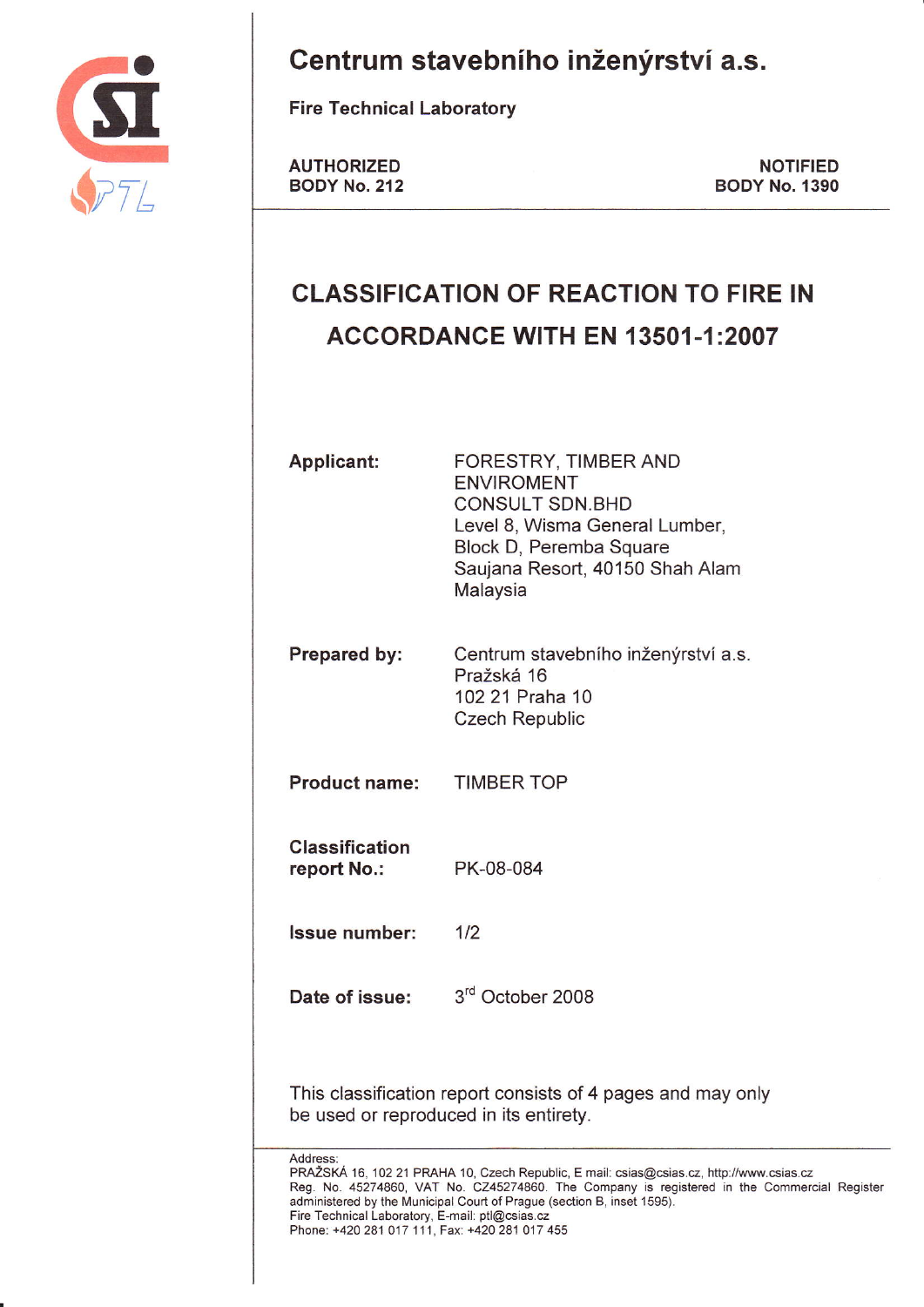#### Page 2

# í. DETAILS oF cLAssIF|ED PRoDUGT

#### Nature and end use application:

The product TIMBER TOP is defined as a "type of classified product". Its classification is valid for the following end use application:

Flooring parquet blocks

#### Description:

The product TIMBER TOP is fully described in the test reports in support of the classification listed in clause 2.

# 2. TEST REPORTS AND TEST RESULTS IN SUPPORT OF THIS CLASSIFICATION

#### Test reports

| Name of laboratory                     | Name of sponsor                                                                  | Test report ref. no. | <b>Test method</b> |
|----------------------------------------|----------------------------------------------------------------------------------|----------------------|--------------------|
| CSI a.s., Fire technical<br>laboratory | FORESTRY,<br><b>TIMBER AND</b><br><b>ENVIROMENT</b><br><b>CONSULT</b><br>SDN.BHD | $14264 - 1/2$        | ČSN EN ISO 11925-2 |
| CSI a.s., Fire technical<br>laboratory | FORESTRY,<br><b>TIMBER AND</b><br><b>ENVIROMENT</b><br><b>CONSULT</b><br>SDN.BHD | $14264 - 2/2$        | ČSN EN ISO 9239-1  |

#### Measured values

|                                            | <b>Parameter</b>                        | <b>Number</b><br>of test | <b>Results</b>                            |                          |
|--------------------------------------------|-----------------------------------------|--------------------------|-------------------------------------------|--------------------------|
| <b>Test method</b>                         |                                         |                          | <b>Continuous</b><br>parameter<br>mean(m) | Compliance<br>parameters |
| ČSN EN ISO 11925-2<br>surface flame attack | $Fs \leq 150$ mm                        | 6                        | $(\overline{-})$                          | yes                      |
| ČSN EN ISO 9239-1                          | CHF $(kW/m2)$<br>Smoke (% $\times$ min) | 3                        | 4.0<br>117,1                              | Ō,<br>$\overline{a}$     |
| not applicable<br>$(-)$ :                  |                                         |                          |                                           |                          |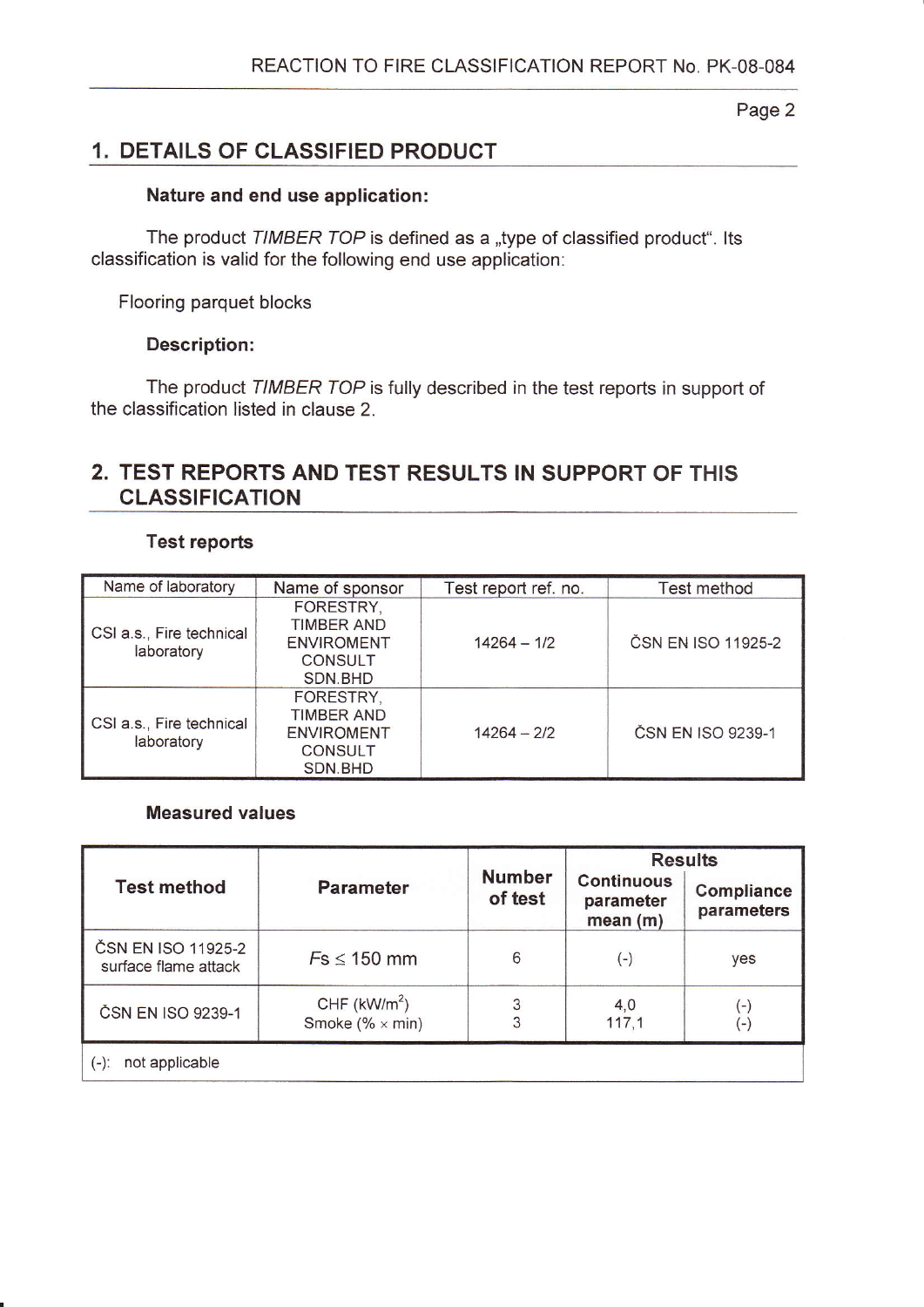## **Test results**

Page 3

| <b>Test method</b>    | Parameter                                     |     | Criterion compliance    |  |
|-----------------------|-----------------------------------------------|-----|-------------------------|--|
| ČSN EN ISO<br>11925-2 | $Fs \le 150$ mm (1)                           | ves | yes $(B \text{ to } D)$ |  |
| $(1)$ :               | until 20. second from the start of exposition |     |                         |  |

## **Test results**

| Test method | Parameter                  | Mean value | Criterion compliance          |
|-------------|----------------------------|------------|-------------------------------|
| CSN EN ISO  | $CHF$ (kW/m <sup>2</sup> ) | 4.U        | $\geq 3,0$ (D <sub>fl</sub> ) |
| 9239-1      | Smoke (% x min)            | 117.       | $≤ 750$ (s1)                  |

# 3. CLASSIFICATION AND DIRECT FIELD OF APPLICATION

## Reference and direct field of application

This classification has been carried out in accordance with the clauses 11.4 and 12.9.2 of EN 13501-1:2007.

## **Classification**

The product TIMBER TOP, in relation to its reaction to fire behaviour is classified:

 $D_{\rm fl}$ 

The additional classification in relation to smoke production is:

 $s<sub>1</sub>$ 

The format of the reaction to fire classification for TIMBER TOP is:

| Fire behaviour |  | Smoke production |  |
|----------------|--|------------------|--|
|                |  |                  |  |

# Reaction to fire classification: Df-s1